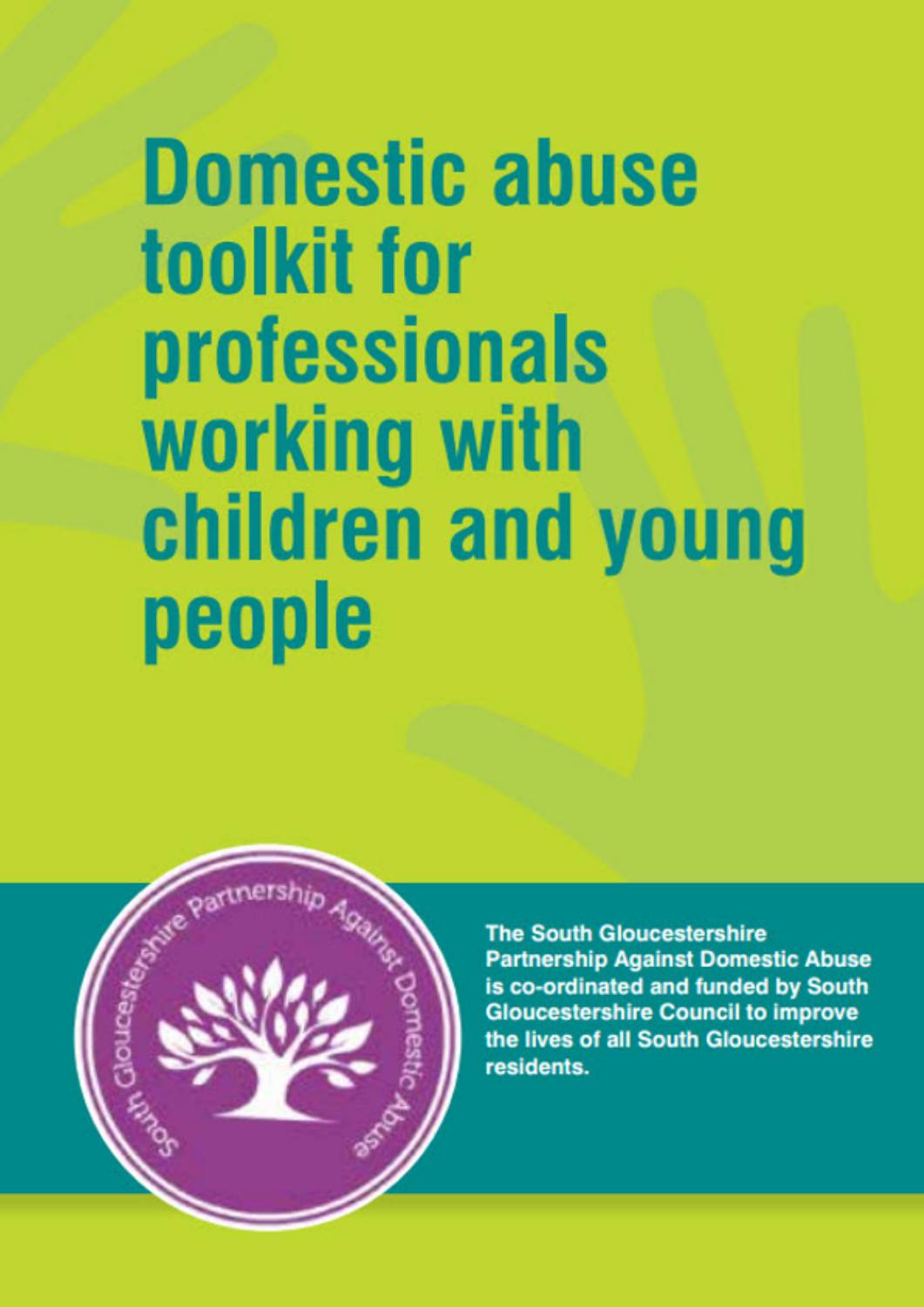# Contents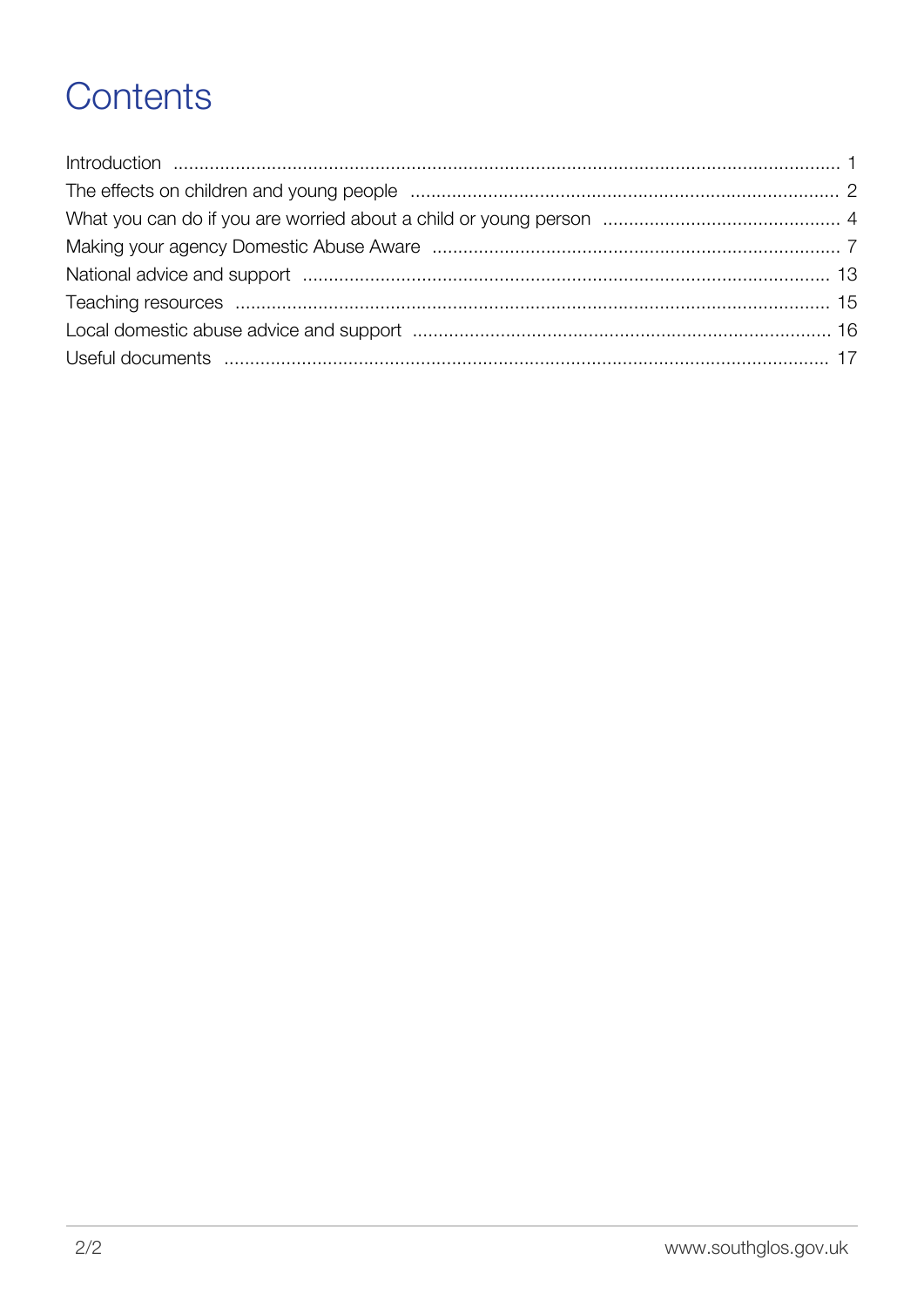# <span id="page-2-0"></span>**Introduction**

This toolkit has been produced to assist professionals to support the children and young people they work with who may be affected by domestic abuse; helping them to have healthy relationships and to prevent them from living in silence if they are experiencing abuse in their lives.

# Definition of domestic abuse

The South Gloucestershire Partnership Against Domestic Abuse considers that:

"Domestic violence/abuse is the use, attempt, or threat of violence-whether physical, emotional, sexual, mental or economic, within an intimate or family relationship. Domestic violence/abuse forms a pattern of coercive and controlling behaviour."

Domestic violence/abuse occurs across society, regardless of age, gender, race, sexuality, wealth and geography. Research shows however, that the majority of this behaviour consists mainly of violence by men against women and it is not necessary for partners to have cohabited.

# Why is awareness of domestic abuse so important?

Organisations that work with children and young people are in a privileged position to identify those who may be experiencing domestic violence/abuse, both at home and within their own relationships. They are key to raising the issue of domestic abuse in a safe and structured environment. In particular they should:

- Be able to identify the signs of abuse
- Support children and young people to seek help and safety
- Model and promote healthy, non-violent relationships
- Challenge the myths that perpetuate domestic abuse including the variety of behaviours involved
- Safeguard children and young people from the harm caused by domestic violence/abuse (Children Act 2004).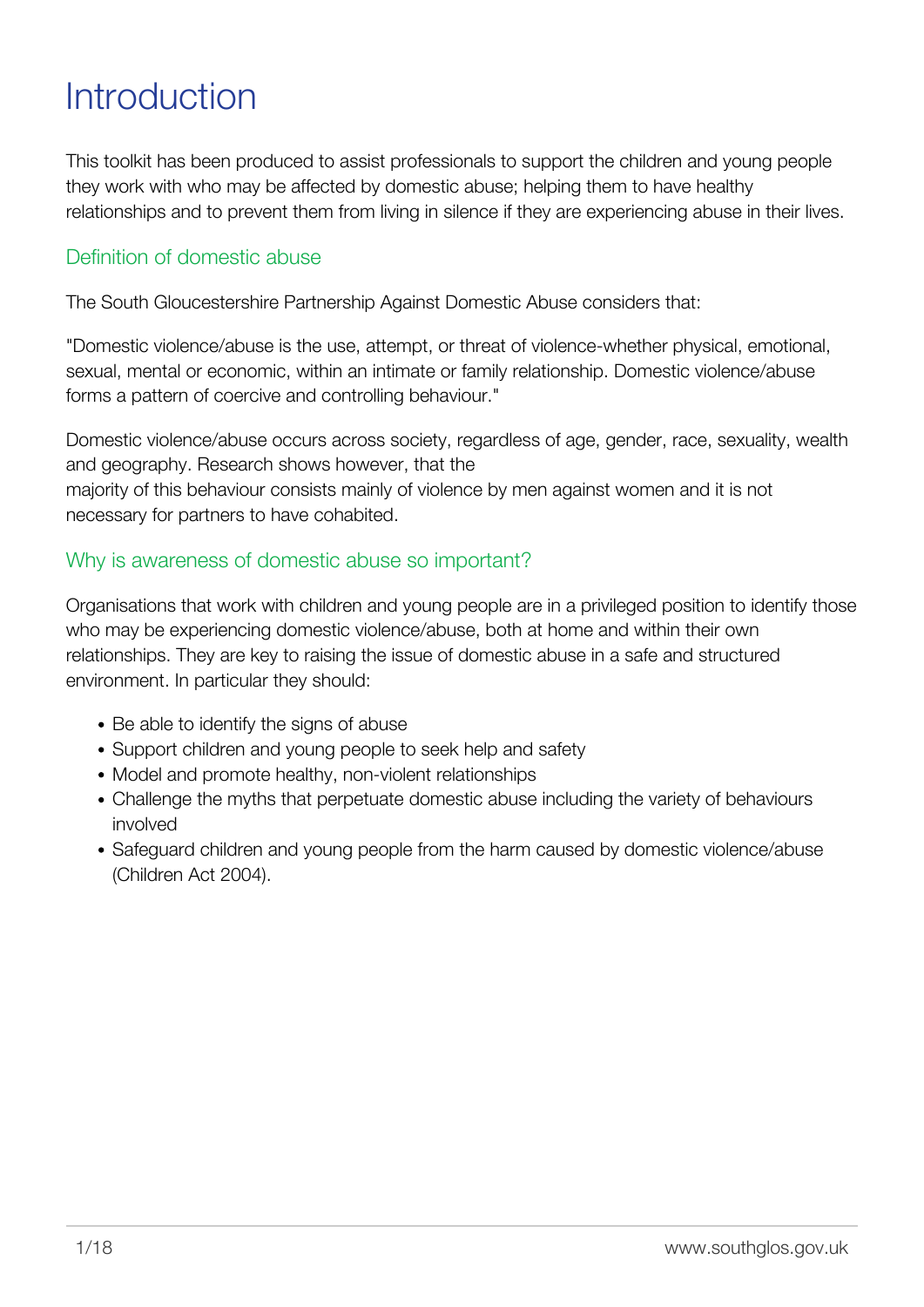# <span id="page-3-0"></span>The effects on children and young people

Children and young people who live with domestic abuse can be at risk of behavioural problems, emotional and physical trauma, which could have long lasting effects.

# What you may observe if a child or young person is living with domestic abuse

### Pre-School Children (0-4)

- Have an anxious attachment with primary care giver
- Show emotional distress
- Be in a constant state of anxiety
- Might not go to adults for help
- Seem distracted and struggle to concentrate
- Display emotional and angry behaviour
- Have poor nursery attendance
- Have problems socialising with other children
- Cry excessively
- Have speech delay
- Be regressive in their behaviours
- Be soiling
- Blaming themselves for the home situation
- Be withdrawn
- Be over tired and not sleeping

#### School aged children (5-16)

- Be engaging in risk-taking behaviours
- Be withdrawn
- Have increased impulsive & aggressive behaviours
- Be exhausted and having sleep difficulties
- Be experiencing sadness, depression and mood swings
- Have a decline in school performance
- Have high non-attendance
- Not be doing their homework
- Have problems with concentration & attention
- Be anxious to leave a parent at home
- Being bullied or bullying
- Have low self esteem and therefore the risk associated with this (self harm, substance misuse etc.)
- Have no hopes or ambitions
- Be isolated; not many friends
- Be throwing themselves into school work as an escape from home life
- Not be allowed to attend clubs or local groups
- Be unable to have school friends visit them at home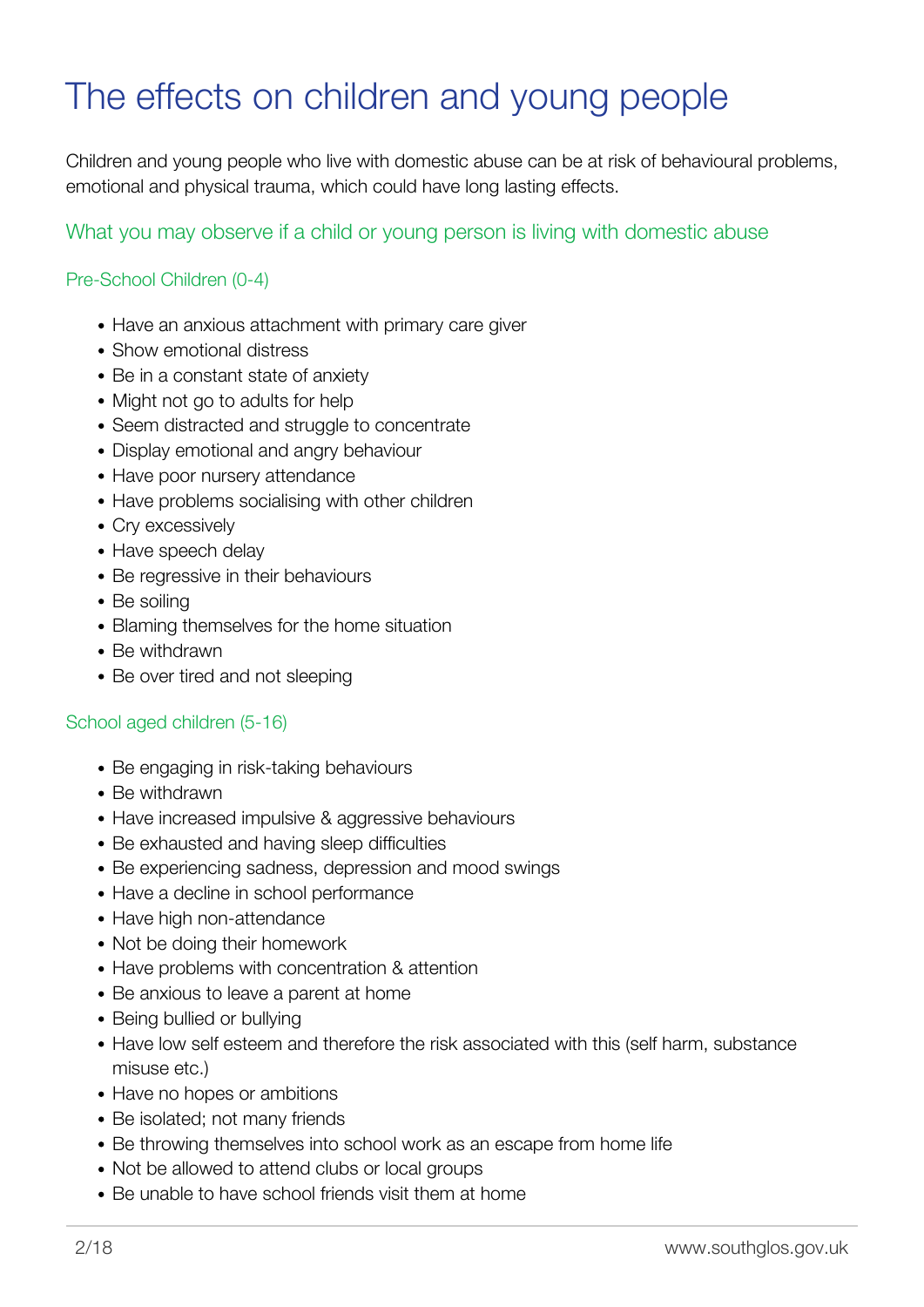• Have limited money for food/schools items

Many young people may also display behaviours that cause concern from abuse occurring within their own intimate relationships.

The warning signs of domestic abuse are varied depending on the child or young person and the situation. Not all children and young people will display challenging behaviour and it is important for them not to be labelled if they do.

Some of the behaviours listed may be signs of other issues but it is important to always be aware of the possibility of domestic abuse. The behaviours listed are not an exhaustive list and you may therefore observe other behaviours which cause concern.

Professionals working with children and young people are crucial in identifying those experiencing domestic abuse. They are the people who have regular contact and established relationships with children and young people and can therefore identify even subtle personality or behavioural changes.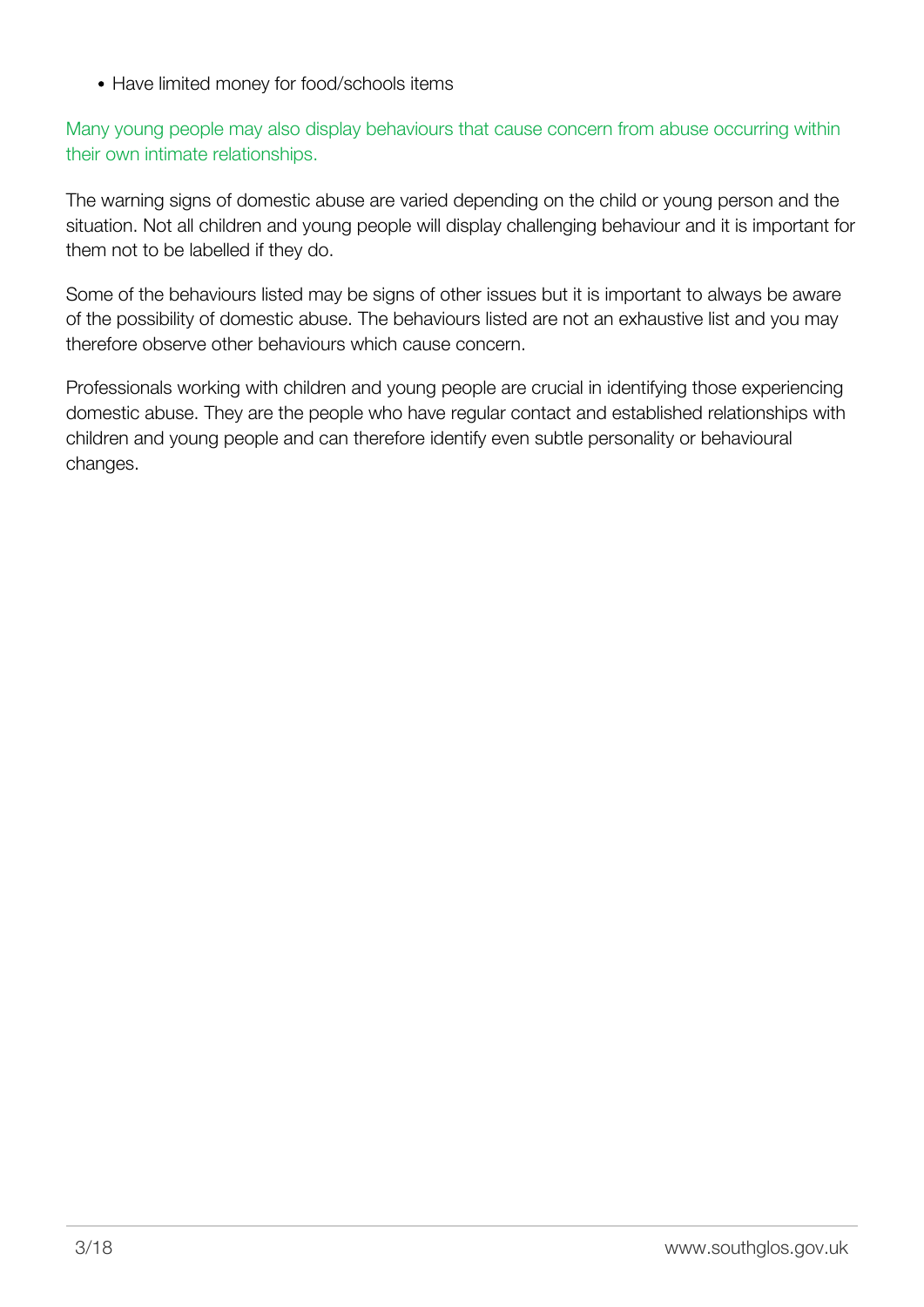# <span id="page-5-0"></span>What you can do if you are worried about a child or young person

If you have identified behaviours which may indicate that a child or young person is experiencing domestic abuse at home in in their relationship you should discuss your concerns with an appropriate senior manager or your agency's safeguarding lead to agree an appropriate response.

If a child or young person has disclosed domestic abuse to you, try not to appear shocked, listen to what they tell you and explain that you will have to share information to keep them safe but you will tell them what is going to happen and ensure they understand everything fully.

If you have immediate safeguarding concerns or are worried someone is likely to be harmed, call the police on 999 and/or contact First Point: 01454 866000.

Schools/agencies/practitioners should use their professional judgement in discussing issues of domestic abuse with children and young people. These discussions should be conducted in an appropriate manner and in line with school/agency protocols on confidentiality.

You should avoid asking open and non-directive questions to ensure you do not interfere with any formal investigations. Instead try to assess the immediate risks and safeguarding concerns, e.g. is it safe for them to go home?

Document any key information shared with you (including dates and times) and what action you took – including who you shared the information with, what referrals you made.

Be clear when talking to a child or young person that they know they are being believed, that they understand that the abuse isn't their fault and that they are aware of who they can go to for support.

Professionals are advised if they have further concerns about a child or young person, which are not immediate safeguarding concerns, they should contact the relevant social care team or initiate a Single Assessment for Early Help (SAFeh) in order to appropriately identify and respond to their needs.

# Supporting a child or young person

Various types of support can be offered to children and young people, much of which can be very straight forward, simple to put in place and can be invaluable to a child or young person experiencing domestic abuse

There may be practical support options that can be put in place, such as:

- contacting outside agencies to offer support
- consider peer support
- look into ways to support with the cost of uniforms etc.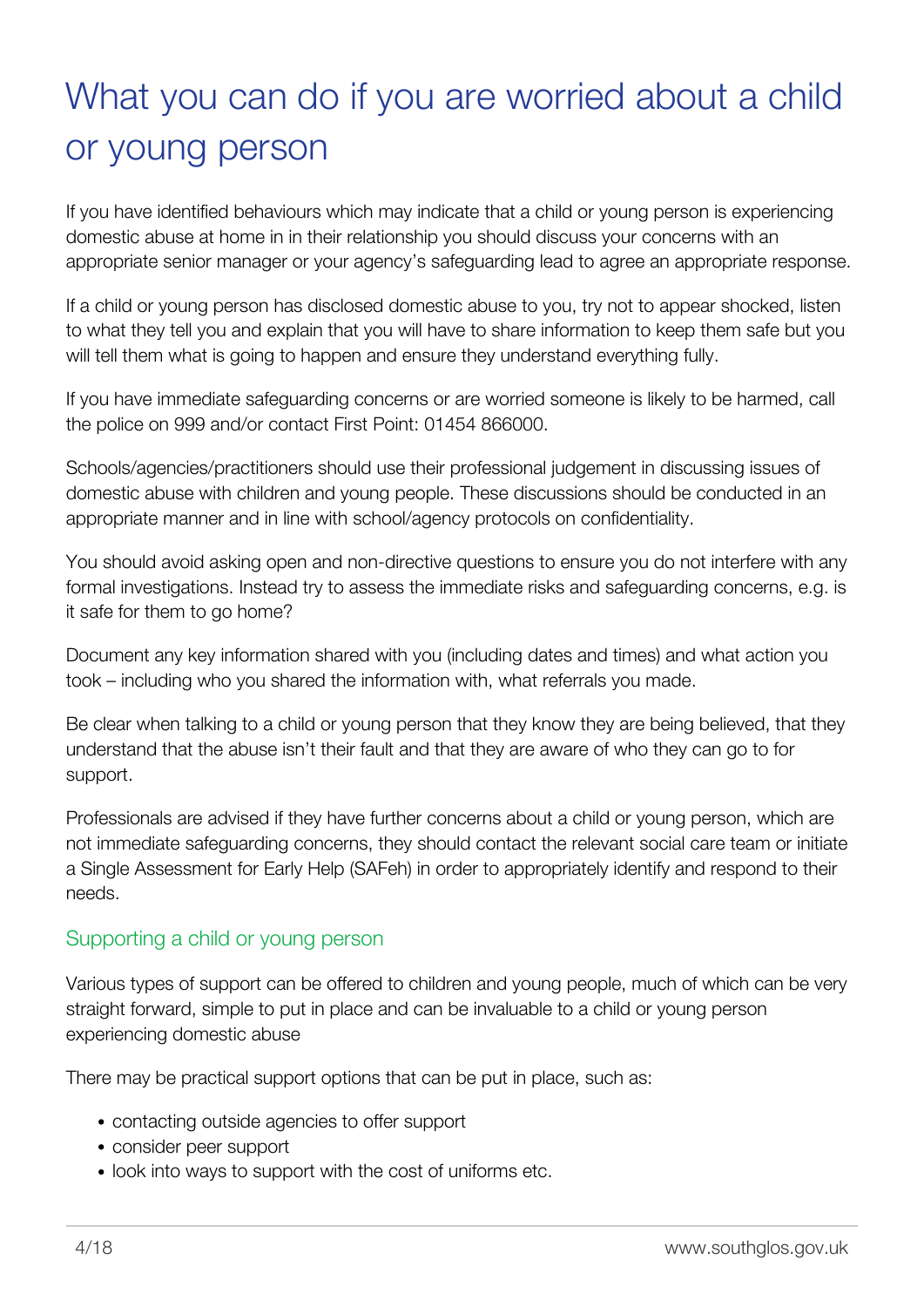- finding a safe place for them to eat lunch, complete homework
- ensure they do not feel isolated or left out
- ensure that any support offered is discreet and does not further isolate them
- ask the child or young person what they feel will help them in terms of support, or any changes to their school day that may help

# Other considerations

When considering domestic abuse around children and young people it may also be important to consider issues such as:

# Forced Marriage

Forced Marriage "A marriage without the consent of one or both parties and where duress is a factor."

Duress is: "[when] the mind of the applicant has been overborne, howsoever that was caused."

Duress can include physical, psychological, financial, sexual and emotional pressure.

An arranged marriage is very different from a forced marriage. An arranged marriage is entered into freely by both people, although their families take a leading role in the choice of partner.

If you are concerned that a child or young person may be forced to marry, you should discuss this with your safeguarding lead. You can also contact the Forced Marriage Unit (national Home Office number 020 7008 0151) for advice and support. Please also ensure you contact the police (101) and First Point: 01454 866000.

# Female Genital Mutilation (FGM)

FGM is illegal and a form of child abuse; if you suspect a child may be at risk of this practice or has already undergone FGM you must take action immediately and discuss with your safeguarding lead. You should also contact FirstPoint: 01454 866000 or the police on 101.

# Child Sexual Exploitation (CSE)

Child Sexual Exploitation is a criminal act that has a devastating impact upon children and young people and has an increasing profile following significant investigations that have led to prosecutions.

Whilst CSE can take a number of forms, three areas have been identified by Barnardo's:

- Inappropriate relationships involving a lone perpetrator who has inappropriate power or control over a young person, whether physical (including domestic abuse), emotional or economic. There is likely to be a significant age gap between the perpetrator and victim. The young person may believe that they are in a loving, equal relationship.
- The "boyfriend" model of exploitation and peer exploitation the perpetrator befriends and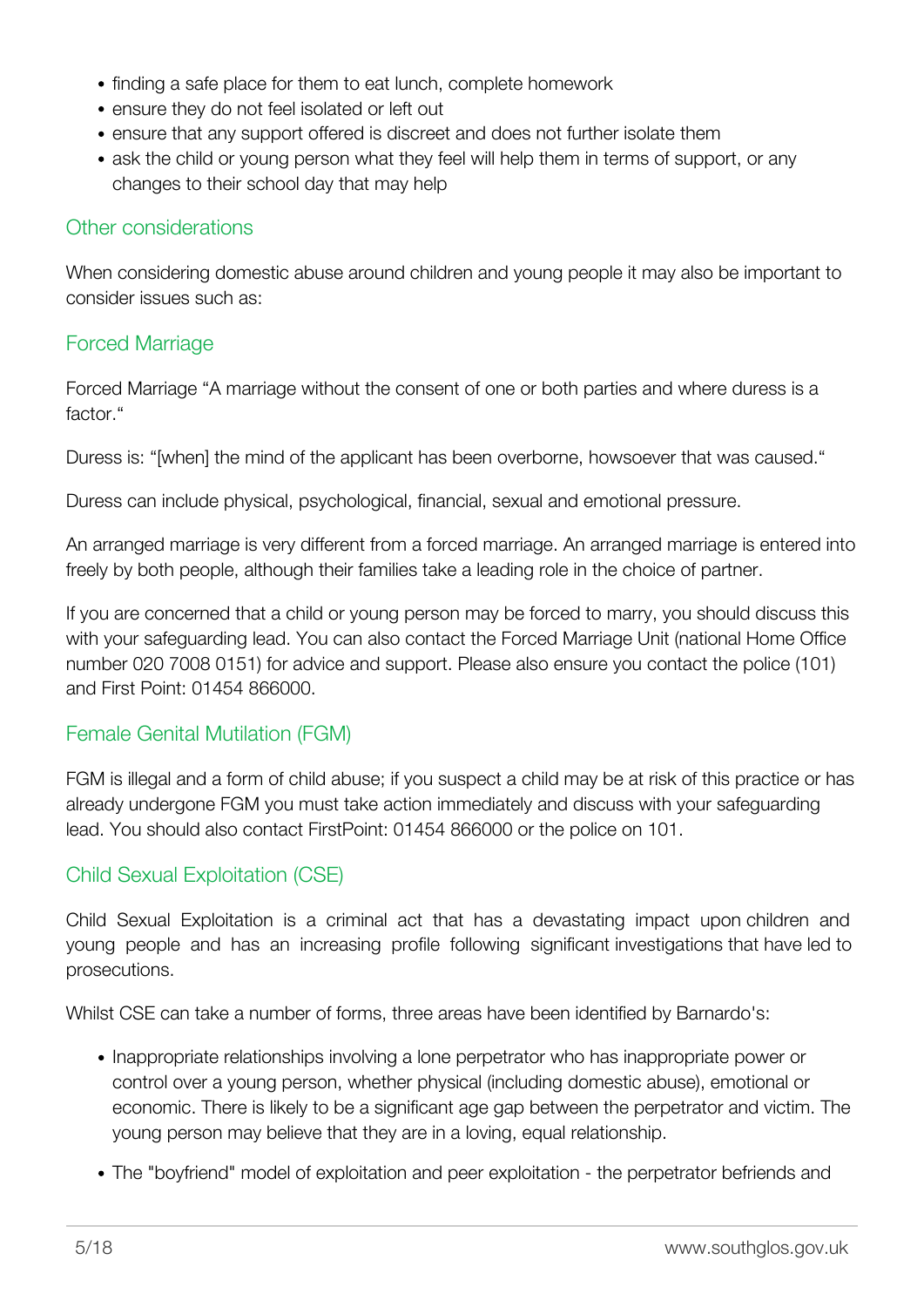grooms a young person into a "relationship" and subsequently coerces them to have sex with friends or associates. This includes gang exploitation and peer on peer exploitation.

Elements of organised/net worked sexual exploitation or trafficking – young people (often connected) are passed through networks possibly over geographical distances between towns and cities, where they may be forced/coerced into sexual activity with multiple men. Often this occurs at 'sex parties', and young people who are involved may be used as agents to recruit others into the network. Some of this activity is described as serious organised crime and can involve the organised 'buying and selling' of young people by perpetrators.

*Barnardos: Puppet on a String 2011*

[View our CSE Strategy](http://sites.southglos.gov.uk/safeguarding/children/i-am-a-professional/safeguarding-guidance-policies-and-plans/)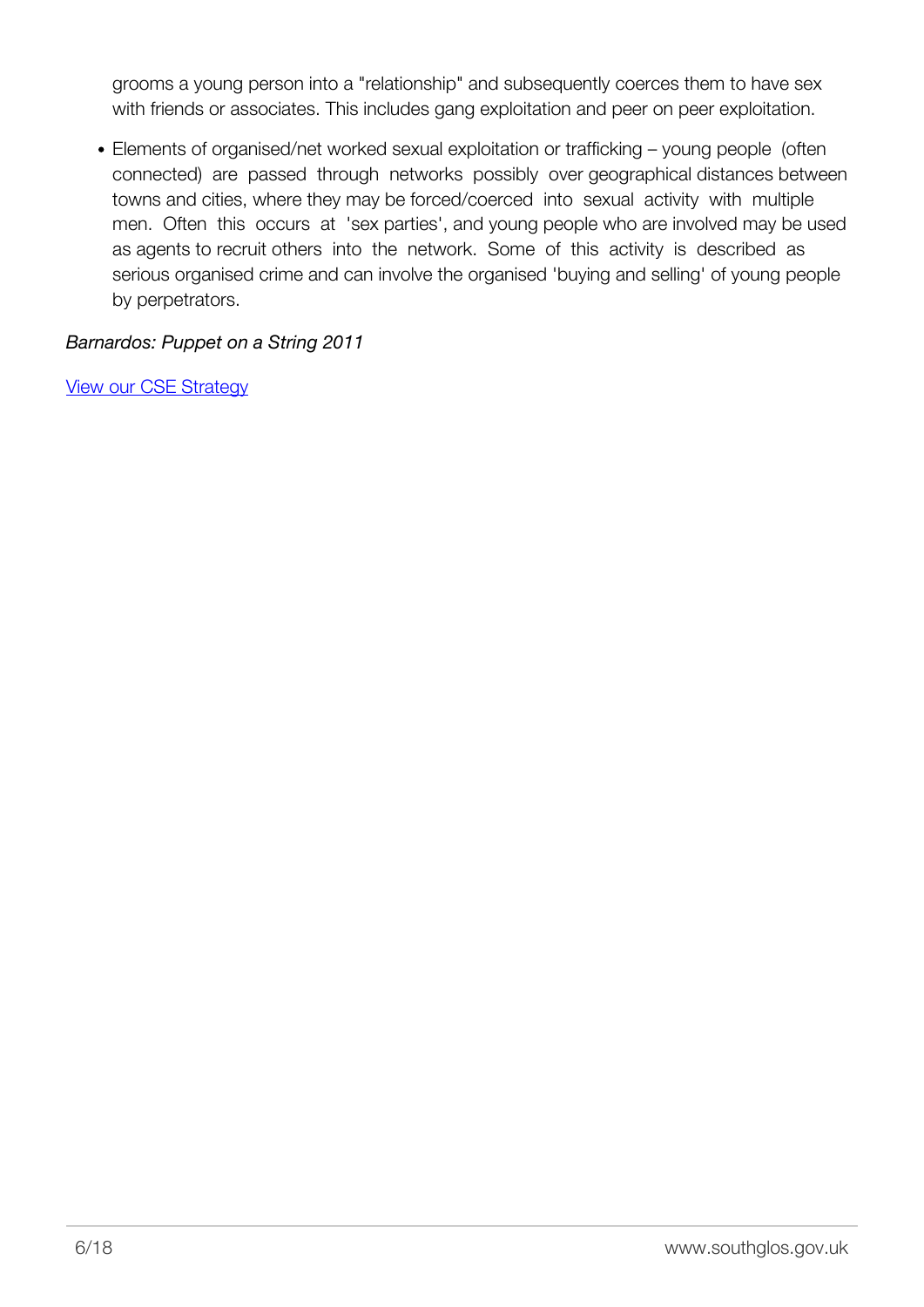# <span id="page-8-0"></span>Making your agency Domestic Abuse Aware

Developing a 'Whole Agency/Whole School' approach to Domestic Abuse is key to ensuring that professionals working with children and young people, and the agency as a whole can:

- recognise the signs and symptoms of domestic abuse
- implement relevant policies to ensure that clear guidance is provided to professionals working with children and young people in how to respond to domestic abuse
- implement relevant policies to address the effects of domestic abuse on children and young people, and also employees
- ensure training is provided to all employees to heighten awareness and knowledge
- identify a lead for domestic abuse within your agency that can develop more specialised knowledge and become a single point of contact for concerns

# Facilitating disclosures of domestic abuse

Where you have concerns about domestic abuse either from the young person or the parent, you may wish to ask some questions to enable the person to feel able to disclose domestic abuse to you. These questions may include:

Questions to ask the young person:

- How are things with your boy/girl friend?
- How safe do you feel around your boy/girl friend?
- How is your boy/girlfriend treating you?
- Are you getting the support you need at the moment from your boy/girlfriend/family/friends?
- Is there anything worrying you at the moment?
- You don't seem yourself lately, is anything on your mind that you'd like to talk about?

If a young person is not accepting that they are experiencing domestic abuse it is often helpful to reflect on how they would feel/respond if the same things were happening to a friend.

Questions to ask parents you believe maybe experiencing domestic abuse:

- Is everything alright at home?
- Do you feel safe (at home)?
- Do you ever feel threatened at home?
- How are arguments resolved?
- Do you feel you need some extra support?
- Are you being looked after properly at home?
- Does your family member etc. ever threaten you?
- Does your family member etc. put you down?
- Do you feel you are in an abusive relationship?
- Does your partner get very jealous/angry?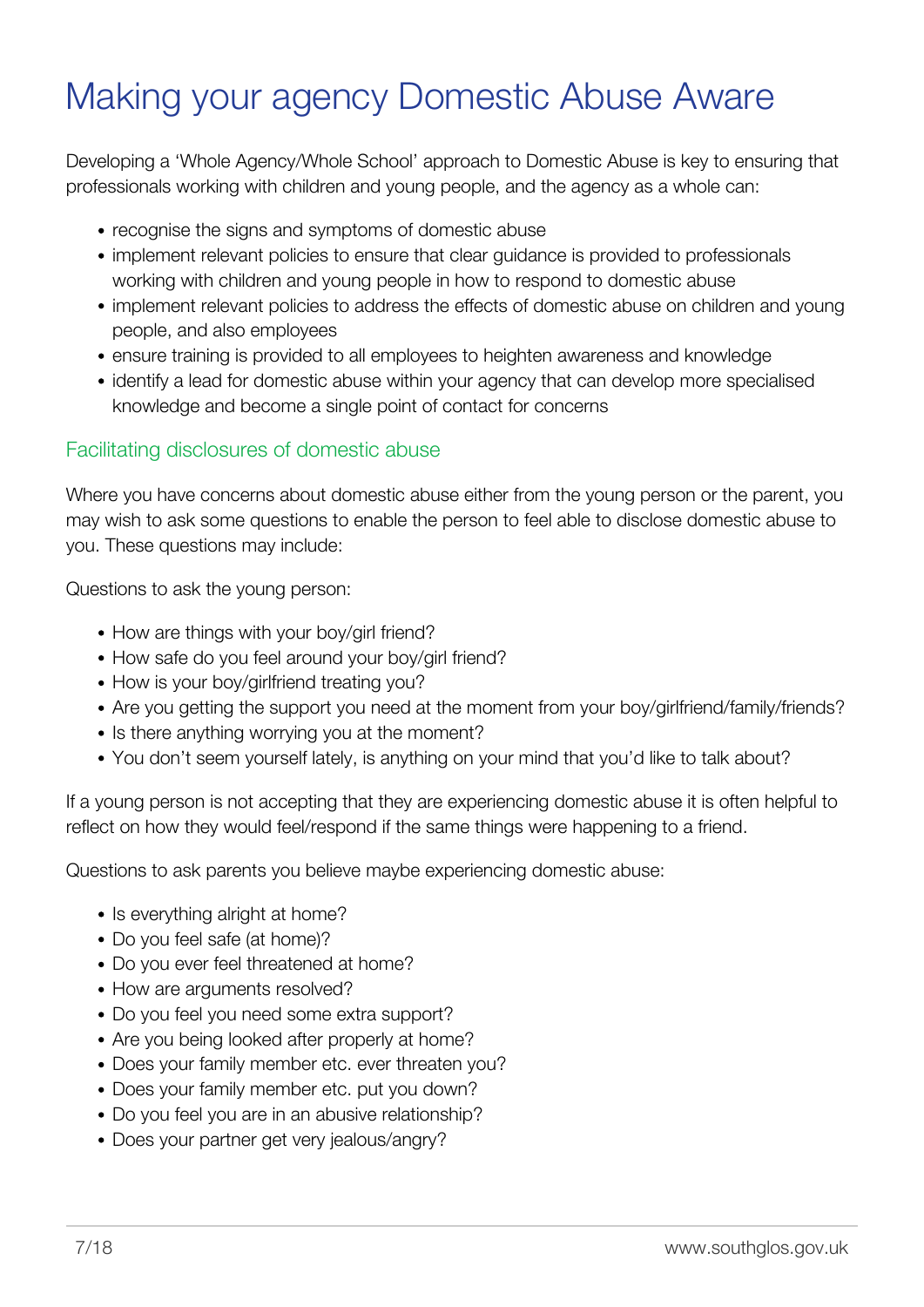# Teenage relationship abuse

Domestic abuse is very prevalent in teenage intimate relationships and sexist attitudes still exist with 1 in 2 boys and 1 in 3 girls thinking it is okay to sometimes hit a woman or force her to have sex.[\[1\]](#page-13-0) Please remember that teen-to-teen abuse is a child protection issue.

<span id="page-9-0"></span>Some recent statistics highlighted that:

- 1 in 4 girls experience some form of physical partner violence
- 33% of girls and 16% of boys reported some form of sexual abuse.
- 25% of girls (the same proportion as adult women) and 18% of boys reported some form of physical relationship abuse
- 75% of girls and 50% of boys reported some form of emotional relationship abuse<sup>[2]</sup>

<span id="page-9-2"></span><span id="page-9-1"></span>In a survey, three-quarters of girls, who had a partner at least two years older than themselves, said they had experienced some form of physical violence<sup>[3]</sup>

<span id="page-9-3"></span>There are proven links between domestic abuse and teenage pregnancy with young women who are being or have been abused being 4 to 6 times more likely than their non-abused peers to become pregnant during their teenage year[s\[4\]](#page-13-3)

Some of the signs and symptoms may be similar to those displayed by adults within abusive relationships such as:

- Falling out with friends or family
- Unexplained injuries
- $\bullet$  Low self esteem
- Depression, mood swings, self-harm
- On edge, jumpy
- Always being with their boyfriend/girlfriend
- Receiving constant text messages/emails/calls
- Afraid of making partner angry
- Frequent pregnancies
- Being unreliable
- Worrying about spending money
- Using alcohol and drugs to cope
- A change in personality
- Being asked to do things sexually they are not comfortable with
- Fearful of the consequences of sharing their experiences
- Be protective of the abusive partner
- Risk taking behaviours
- Minimisation or normalisation of their experiences

Young people may experience additional barriers to leaving an abusive relationship, such as:

- Peer pressure to have a boy/girlfriend
- They will lose their friends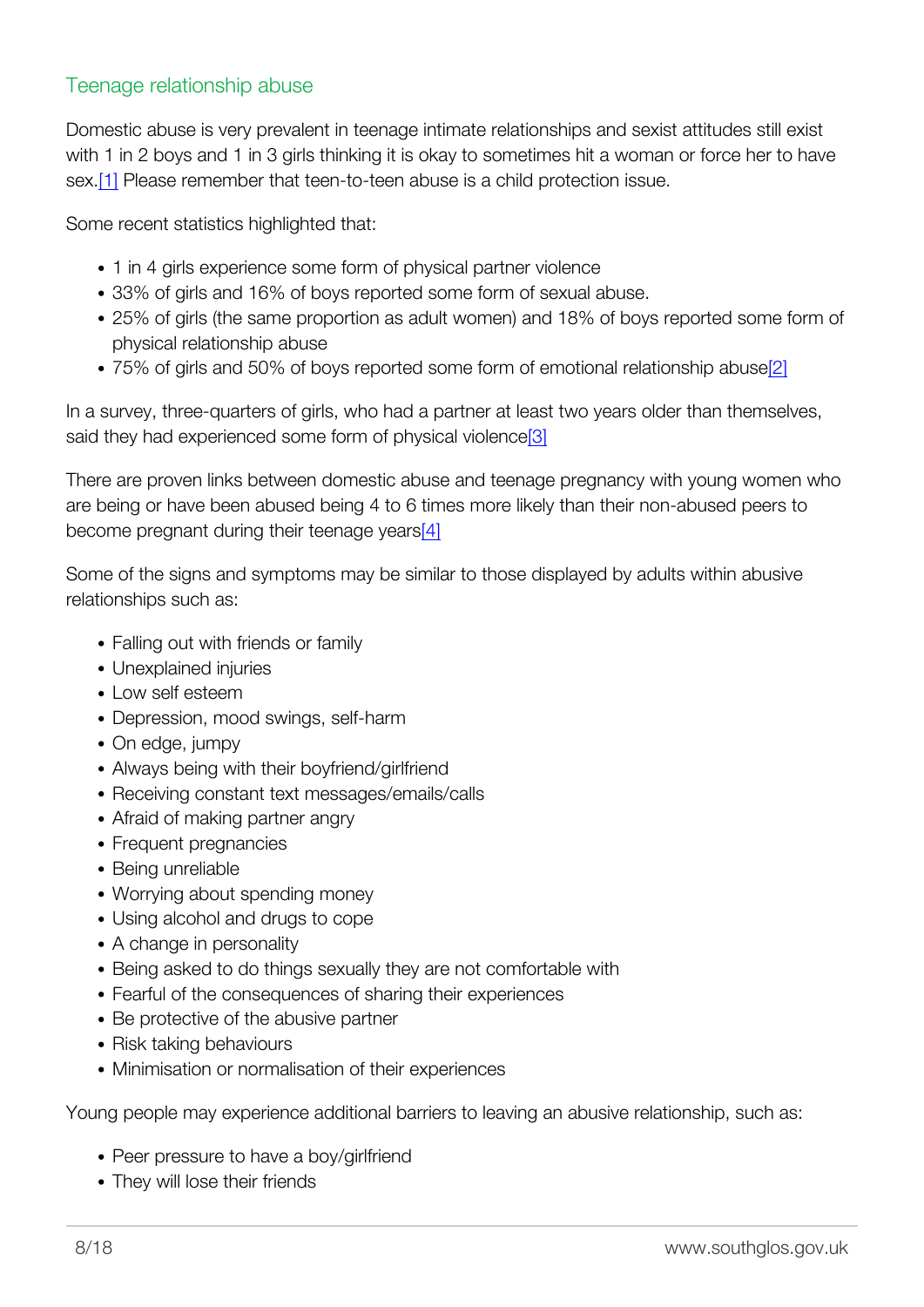- Not knowing who to speak to or where to get help.
- Not knowing the warning signs of an unhealthy relationship to look out for.
- Thinking that what they are experiencing is normal or okay.
- The perpetrator being in their environment, for example, at school or college.
- Fear of repercussion or revenge, especially online. This could include passing on indecent images they have of their boy/girlfriend.
- They may have limited funds and so maybe unable to attend support appointments easily or leave the relationship (if they were living with their boy/girlfriend) if they chose to.

How to support young people:

- Work in a multi-agency way to support the young person by liaising with support services and social care for example.
- Draw on a variety of different techniques that improve engagement.
- Be very clear about what you are doing/when, for example if needing to talk to Social Care or other agencies
- Ensure the young person knows trusted adults they can confide in and a safe person at school
- Be prepared to spend time exploring what abuse is. The young people you work with may not identify their own experiences as abuse.
- Validate the seriousness of young people's relationships.
- Offer face-to-face and new technologies communication, rather than telephone contact alone.
- Be flexible on appointment length: be led by the Young Person's wishes and consider sending reminders for meetings
- Assure children that they will not be judged for accessing specialist services
- Encourage an open relationship between the young person you have concerns about and the adult they relate best to
- Don't be afraid to ask them how they're doing they might just be waiting for you to do this
- Use language they relate to so 'relationship abuse' for young people rather than 'domestic abuse'
- Encourage and support participation in supervised extra-curricular activities
- Model and promote healthy, non-violent relationships
- Create spaces to openly talk about healthy/unhealthy relationships and incorporate into sessions / curriculum

## **Don't:**

- Assume that the experience of abuse is less harmful if it is perpetrated or experienced by a young person.
- Try and be 'cool': young people need genuine, professional support rather than a friend.

What you can do if you are worried about a child or young person

Conduct a Safety Plan with the young person:

Wherever possible, safety planning should address or mitigate the risks identified.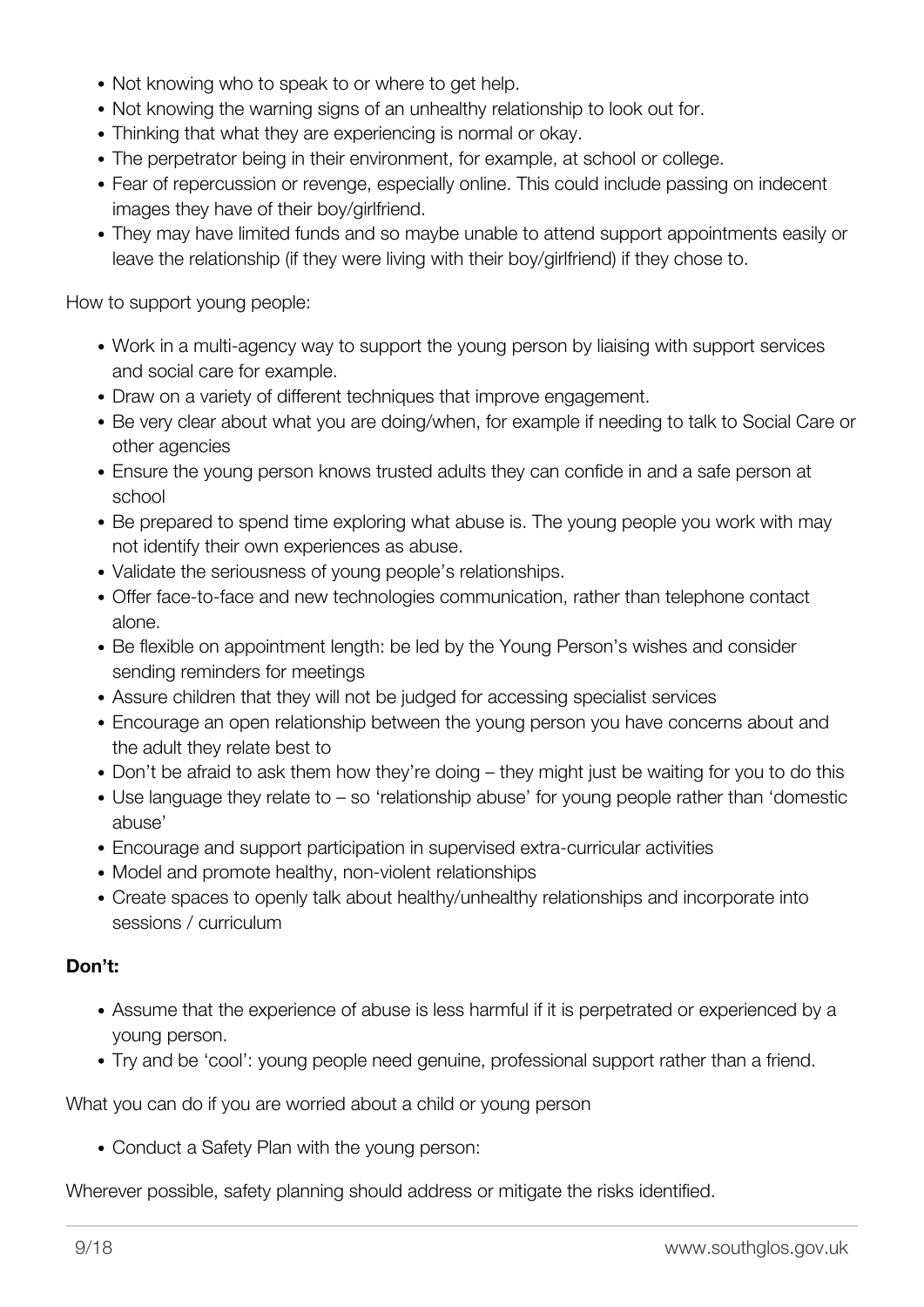Consider the complexities associated with teen relationship abuse. This client group may also be experiencing gang involvement, be at risk of sexual exploitation, be experiencing abuse perpetrated through new technologies and be at risk of 'honour'-based abuse and forced marriage.

- Refer the case to First Point by calling 01454 866000 and discuss your concerns with a social care professional
- Discuss specialist support options with the child or young person and suggest referral to Survive (0117 961 2999)
- Conduct a risk assessment:

SafeLives have developed a Young Person's risk identification checklist that can be used to assess the level of risk the Young Person may be at. This tool is designed to be used with children and Young people aged 13-18, and is a useful tool in gathering in depth information about their experiences.

<http://www.safelives.org.uk/sites/default/files/resources/YP%20RIC%20guidance%20FINAL.pdf>

Where the Child/Young Person is aged 13-15, the risk identification checklist (RIC) can be used to support a referral to First Point: 01454 866000.

Where the Young Person is aged 16+ the RIC can be used as above, but also to assess whether the Young Person meets thresholds to be referred in to the Multi-Agency Risk Assessment Conference (MARAC). The MARAC is a multi-agency process that consider high-risk cases of domestic abuse, and looks to share information and implement risk management plans.

[For more information in MARAC thresholds and referral process, please visit our website](http://www.southglos.gov.uk/community-and-living/community-safety/domestic-abuse-violence/partnership-against-domestic-abuse/).

In addition, you can refer the Young Person to the Independent Domestic Violence Advisor Service at Survive, who can provide specialist support to high risk victims of domestic abuse: 0117 961 2999.

Young people are protected by child protection legislation until their 18th birthday. Professionals need to follow their agency's safeguarding children procedures (which should comply with the Local Safeguarding Children Board's child protection procedures). A best practice response for a young client is likely to reflect an integrated response which combines child safeguarding and high risk domestic abuse expertise, tailored to each young person's needs. It is important to involve the client in the process as much as possible.

# **Training**

# Domestic abuse

Awareness of domestic violence e-module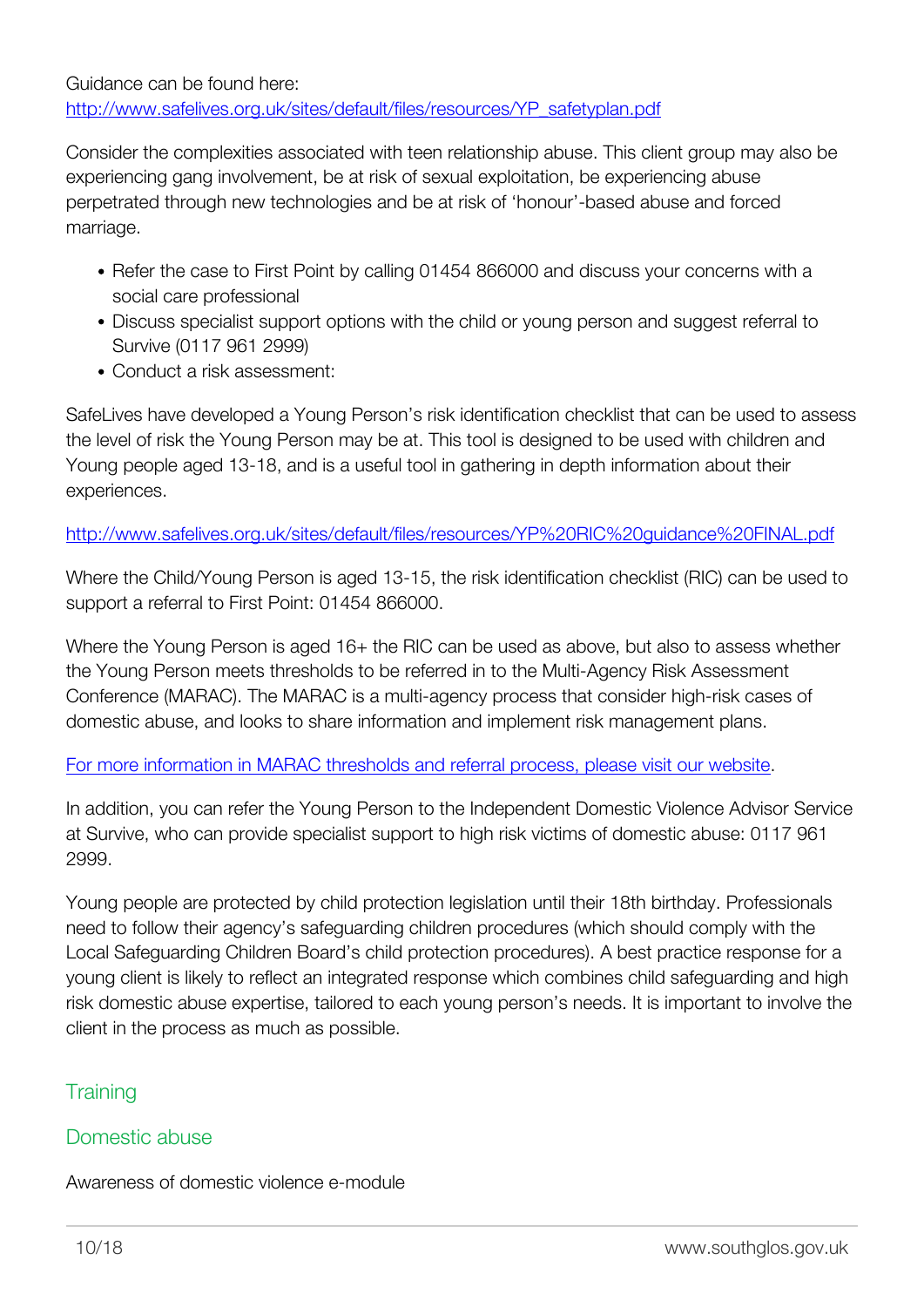Identifying and responding to families experiencing domestic abuse (1 day)

MARAC and DASH (1/2 day)

Enquiries and booking to: [HRworkforcedevelopment@southglos.gov.uk](mailto:HRworkforcedevelopment@southglos.gov.uk)

### Domestic abuse awareness training for professionals

Training provided by Survive on either a whole day or half day basis, and can be tailored for specific needs upon request.

Enquiries and booking to: [info@survivedv.org.uk](mailto:info@survivedv.org.uk) Tel: 0117 9612999

Connect with Respect - preventative assemblies, workshops and 1.1 for children and young people

Provided by Survive to schools and can be tailored for specific needs upon request.

Enquiries and booking to: [info@survivedv.org.uk](mailto:info@survivedv.org.uk) Tel: 0117 9612999

#### Tailored domestic abuse awareness sessions

Provided by Survive and the Police

Enquiries and booking to: Survive: [info@survivedv.org.uk](mailto:info@survivedv.org.uk) Tel: 0117 9612999

South Gloucestershire Council Community Safety Team: [communitysafetyteam@southglos.gov.uk](mailto:communitysafetyteam@southglos.gov.uk) Tel: 01454 868751

#### Child sexual exploitation

Child Sexual Exploitation Training (1 day)

Enquiries and booking to: [HRworkforcedevelopment@southglos.gov.uk](mailto:HRworkforcedevelopment@southglos.gov.uk)

## FGM

Home Office Resource Pack and E-Learning:

<https://www.gov.uk/government/publications/female-genital-mutilation-resource-pack>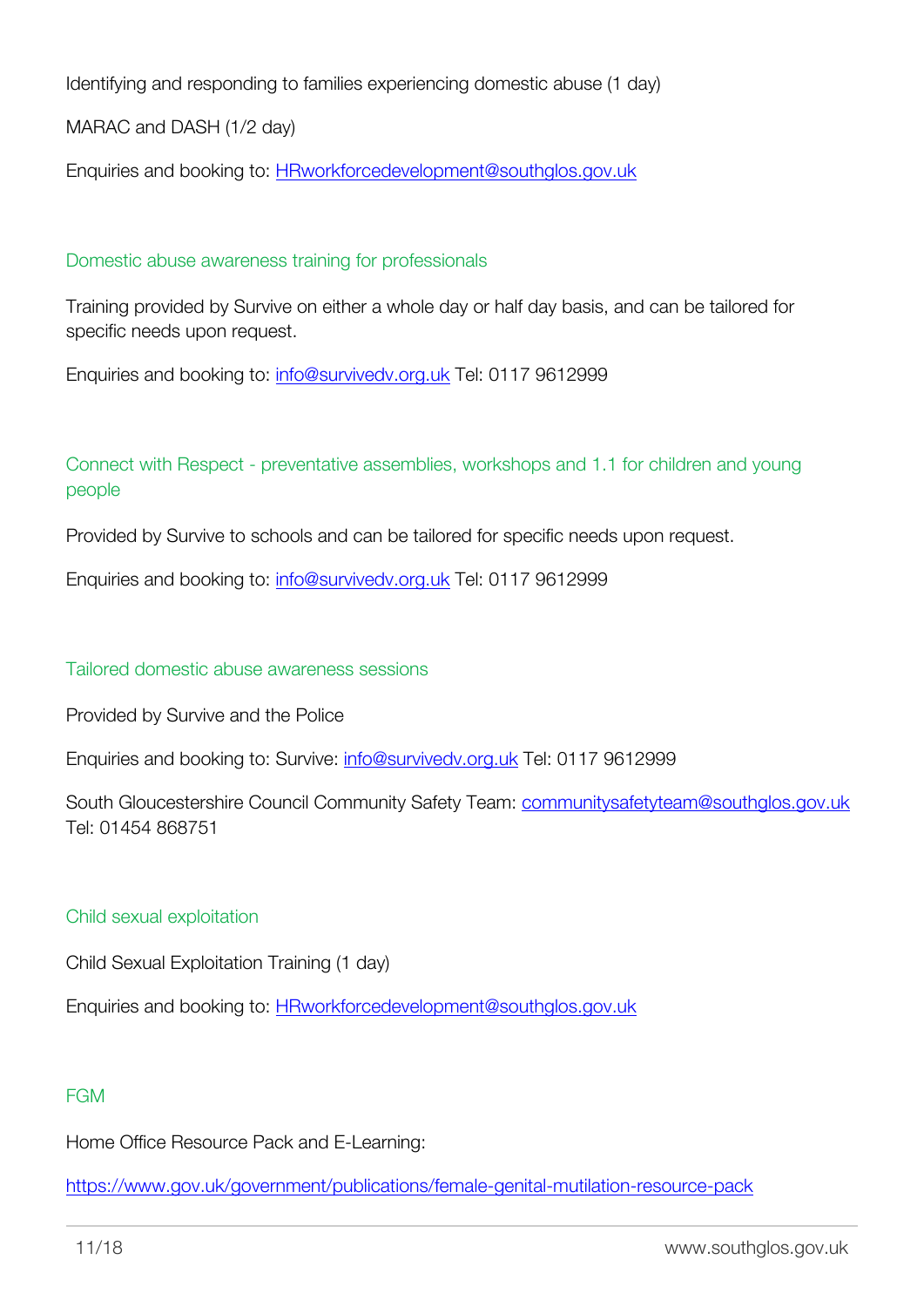Intro to FGM, Forced Marriage, Spirit Possession and 'So-called Honour' Based Violence E-Learning

Enquiries and booking to: [HRworkforcedevelopment@southglos.gov.uk](mailto:HRworkforcedevelopment@southglos.gov.uk)

### Forced Marriage

Home Office Information and Guidance<https://www.gov.uk/forced-marriage>

Intro to FGM, Forced Marriage, Spirit Possession and 'So-called Honour' Based Violence E-Learning

Enquiries and booking to: [HRworkforcedevelopment@southglos.gov.uk](mailto:HRworkforcedevelopment@southglos.gov.uk)

<span id="page-13-0"></span>[\[1\]](#page-9-0) EVAW: [http://www.endviolenceagainstwomen.org.uk/preventing-abuse](http://www.endviolenceagainstwomen.org.uk/preventing-abuse/)

<span id="page-13-1"></span>[\[2\]](#page-9-1) University of Bristol and NSPCC, 2009

<span id="page-13-2"></span>[\[3\]](#page-9-2) Partner exploitation and violence in teenage intimate relationships 2009 [http://www.nspcc.org.uk/inform/research/findings/partner\\_exploitation\\_and\\_violence\\_wda68092.h](http://www.nspcc.org.uk/inform/research/findings/partner_exploitation_and_violence_wda68092.htm) [tm](http://www.nspcc.org.uk/inform/research/findings/partner_exploitation_and_violence_wda68092.htm)

<span id="page-13-3"></span>[\[4\]](#page-9-3) Saewyc, E., Magee, L. and Pettingell, S. (2004) Teenage Pregnancy and Associated Risk Behaviours among Sexually Abused Adolescents, Perspectives in Sexual and Reproductive Health 36(3):98-105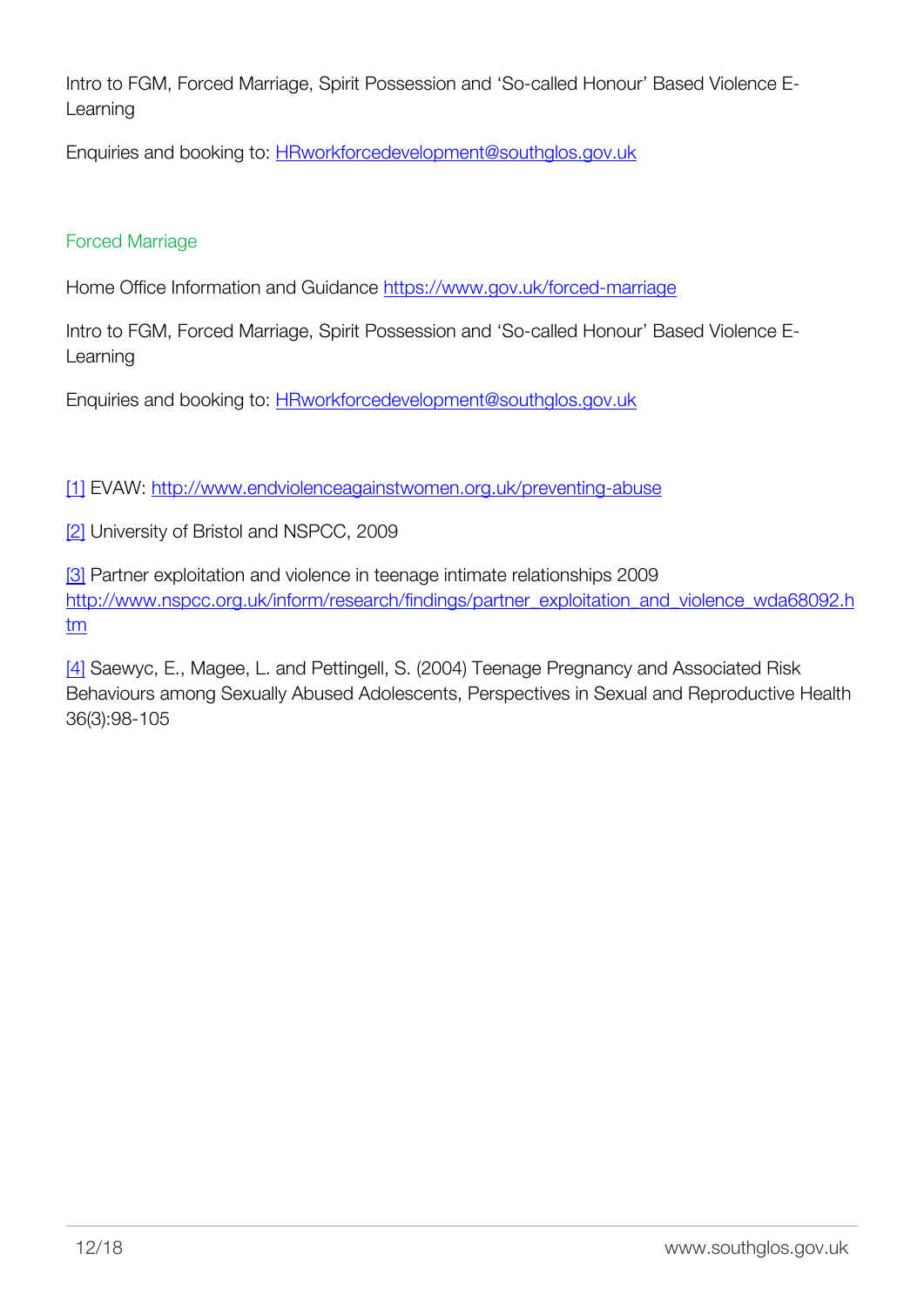# <span id="page-14-0"></span>National advice and support

# Women's Aid

The key national charity working to women and children. Freephone 24 hour Helpline: 0808 2000 247 Website: [www.womensaid.org.uk](https://www.womensaid.org.uk/) Email: [info@womensaid.org.uk](mailto:info@womensaid.org.uk)

# The Hide Out

Women's Aid linked website that provides children and young people with information to understand domestic abuse and how they can take positive action if they are experiencing it. Website: [www.thehideout.org.uk](http://www.thehideout.org.uk/)

# ManKind

The leading charity in the UK for male victims of domestic abuse. National Helpline: 01823 334244 Website: [www.mankind.org.uk](http://www.mankind.org.uk)

# Forced Marriage Unit

Provides advice and support relating to possible forced marriage. Tel: 020 7008 0151 Email: [fmu@fco.gov.uk](mailto:fmu@fco.gov.uk) Website: [www.fco.gov.uk](http://www.fco.gov.uk) Forced marriage helpline: 0800 5999 247

# This is Abuse

Website for young people experiencing abuse within their own relationships which offers information and advice. Website: <http://thisisabuse.direct.gov.uk/>

## Men's advice line

Advice and support for men in abusive relationships. Freephone: 0808 801 0327 Email: [info@mensadviceline.org.uk](mailto:info@mensadviceline.org.uk) Website: [www.mensadviceline.org.uk](http://www.mensadviceline.org.uk)

## Broken Rainbow

The leading charity for LGBT People experiencing domestic abuse.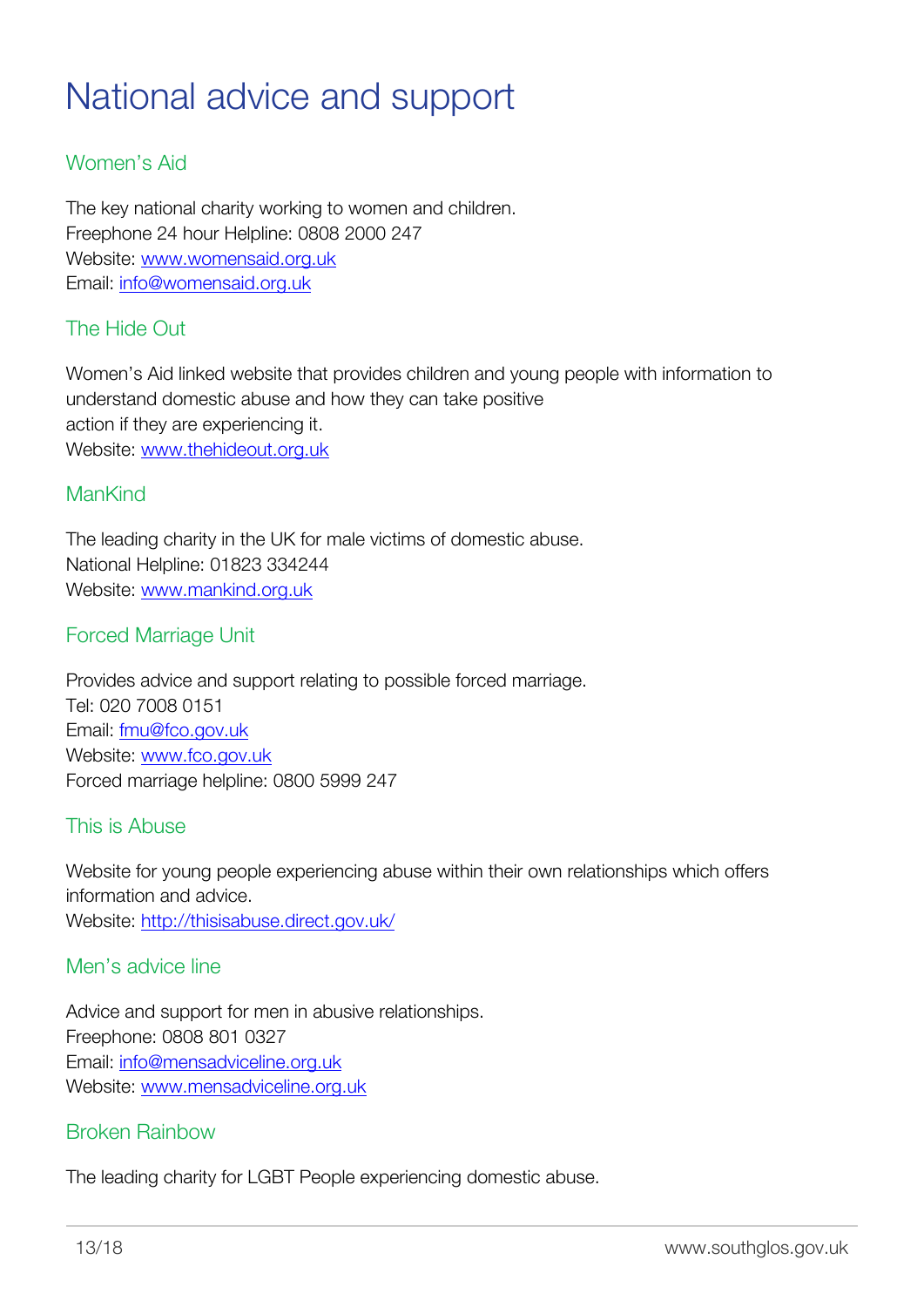Email: [help@broken-rainbow.org.uk](mailto:help@broken-rainbow.org.uk) Helpline: 0300 999 5428 Website: [www.brokenrainbow.org.uk](http://galop.org.uk/)

# Barnardo's

National charity that aims to transform the lives of vulnerable children, including those affected by domestic abuse. Tel: 0208 550 8822 Website: [www.barnardos.org.uk](http://www.barnardos.org.uk)

## **Respect**

National charity providing information for domestic abuse perpetrators, partners and practitioners. Tel: 020 7549 0578 Email: [info@respect.uk.net](mailto:info@respect.uk.net) Website: [www.respect.uk.net](http://www.respect.uk.net)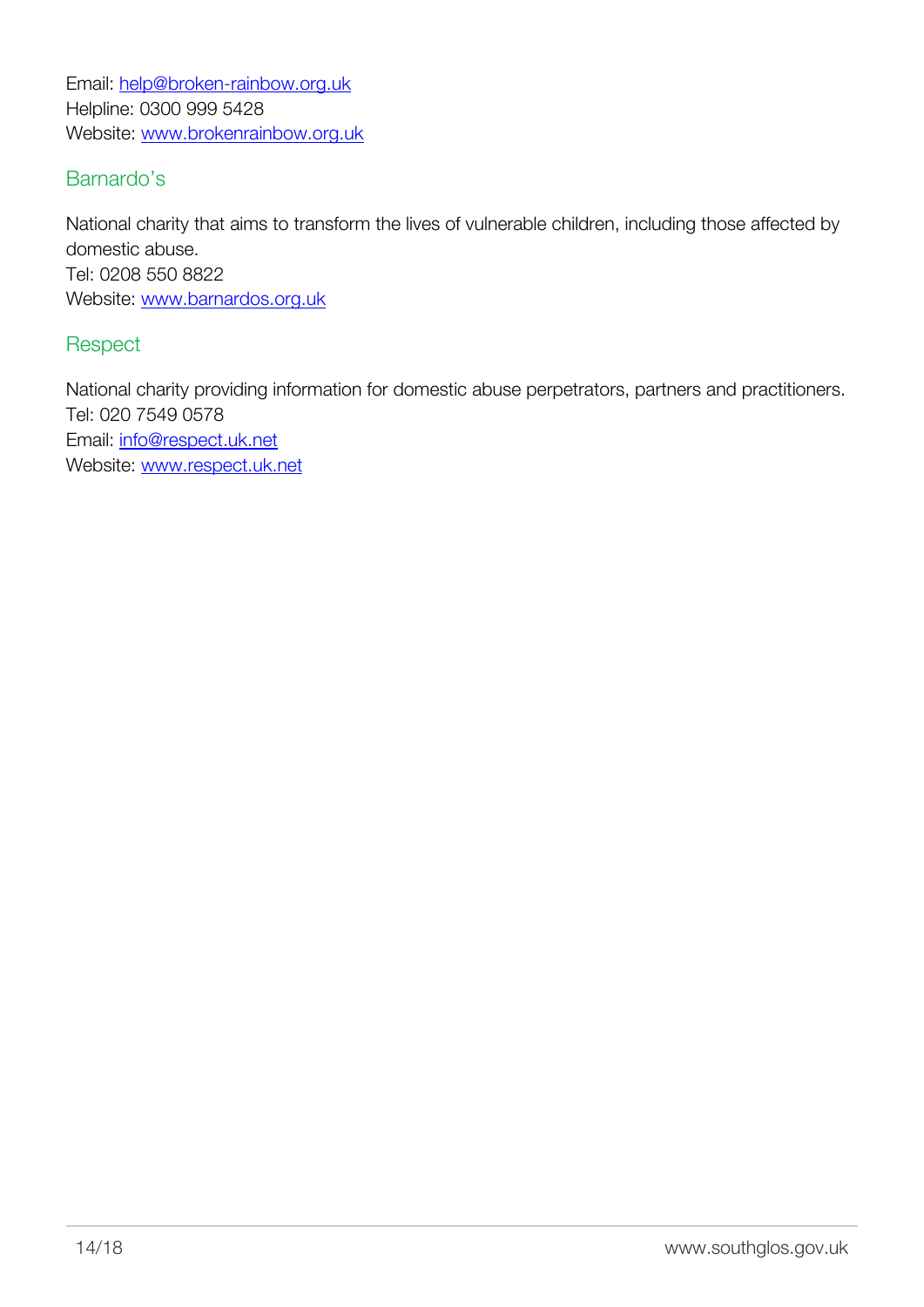# <span id="page-16-0"></span>Teaching resources

# Expect respect educational toolkit

A toolkit which provides lesson plans for each year group within schools from reception class to year 13 and is based on themes that have been found to be effective in tackling domestic abuse. The toolkit is mainly aimed at teachers, but can be used by other professionals working with children and young people. The toolkit is available on the Women's Aid website: [www.womensaid.org.uk](https://www.womensaid.org.uk/)

# Spiralling DVD and toolkit

Educational toolkit and film to help prevent domestic abuse in the next generation, with activities for children and young people. The toolkit is available from the Bristol Domestic Abuse Forum website: [www.bdaf.org.uk](http://www.bdaf.org.uk)

## Teacher's guide to violence and abuse in teenage relationships

Resource available for teachers to raise awareness and understanding of teenage relationship abuse. This resource may also be useful for other practitioners working with children and young people. Resource is available from the Home Office Website: [www.homeoffice.gov.uk](http://www.homeoffice.gov.uk)

# Back on Track DVD

DVD produced by young people working with Survive's Back On Track programme for children and young people who have experienced domestic abuse. This can be used to support any specific session plans around domestic abuse. You can view the DVD on the Survive website: [http://survivedv.org.uk](http://survivedv.org.uk/) Take out For a copy of the DVD, please contact: South Gloucestershire Council Community Safety Team: Email: [communitysafetyteam@southglos.gov.uk](mailto:communitysafetyteam@southglos.gov.uk) Tel: 01454 868751

#### Bespoke lesson plans

South Gloucestershire Council Community Safety Team and Survive can be contacted to assist in developing specific lesson plans or educational resources to suit the needs of your school or organisation. For further enquiries please contact: South Gloucestershire Council Community Safety Team: Email: [communitysafetyteam@southglos.gov.uk](mailto:communitysafetyteam@southglos.gov.uk) Tel: 01454 868751

Survive: Email:[info@survivedv.org.uk](mailto:info@survivedv.org.uk) Tel:0117 9612999 Website: [www.survivedv.org.uk](http://www.survivedv.org.uk)

The police can also be contacted to support school assemblies and work with your organisation to develop lesson plans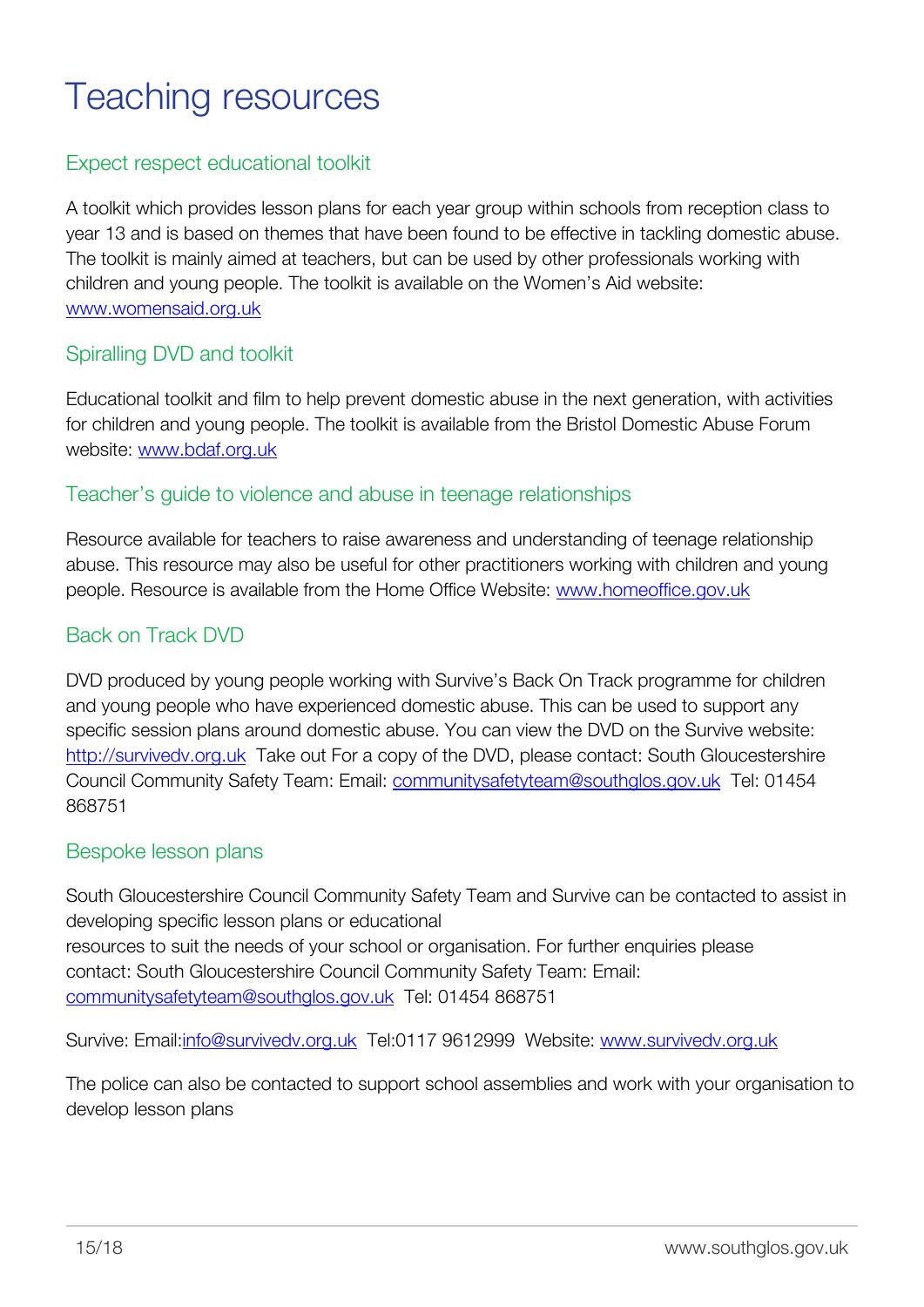# <span id="page-17-0"></span>Local domestic abuse advice and support

# South Gloucestershire Council Community Safety Team

This team coordinates the South Gloucestershire Partnership Against Domestic Abuse and the local MARAC and can therefore be contacted for any advice or support and to discuss any specific agency needs you may have. Email: [communitysafetyteam@southglos.gov.uk](mailto:communitysafetyteam@southglos.gov.uk) Tel: 01454 868751

# Next Link

Bristol based charity that works with women and children experiencing domestic abuse. Their services often link to South Gloucestershire and they can be contacted for advice and support. Email: [enquiries@nextlinkhousing.co.uk](mailto:enquiries@nextlinkhousing.co.uk) Tel: 0117 925 0680

# Victim Support

Providing support and information to individuals and families and signposting on to their agencies. Tel: 0845 45 66 099 (Monday - Friday: 8am-8pm, sat: 9am-5pm) Email: [southwest.vcu@victimsupport.org.uk](mailto:southwest.vcu@victimsupport.org.uk) Website: [www.victimsupport.org.uk](http://www.victimsupport.org.uk)

### **Survive**

Survive is a specialist charity in South Gloucestershire offering support for women and children experiencing domestic abuse. Services offered by Survive include:

- Back on Track programme for children aged 7-11 years. Support group that allows children to talk about their experiences and have some fun with their peers. For information on the programme for 11-17 year olds, please contact Survive
- a dedicated 'Children and Young People's team', offering group programmes, 1:1 support and parenting support
- Connect with Respect is a preventative programme for schools, including staff training, assemblies and workshops for children and young people
- information sessions in the community and schools
- group support sessions for young people who have experienced domestic abuse
- Freedom Programmes providing group support for women aged 16 and over
- refuge supported accommodation
- educational work in schools including training for staff and educational sessions with young people
- male mentors for young boys or men to support them in their recovery from domestic abuse

Email: [info@survivedv.org.uk](mailto:info@survivedv.org.uk) Tel: 0117 9612999 Website: [www.survivedv.org.uk](http://www.survivedv.org.uk)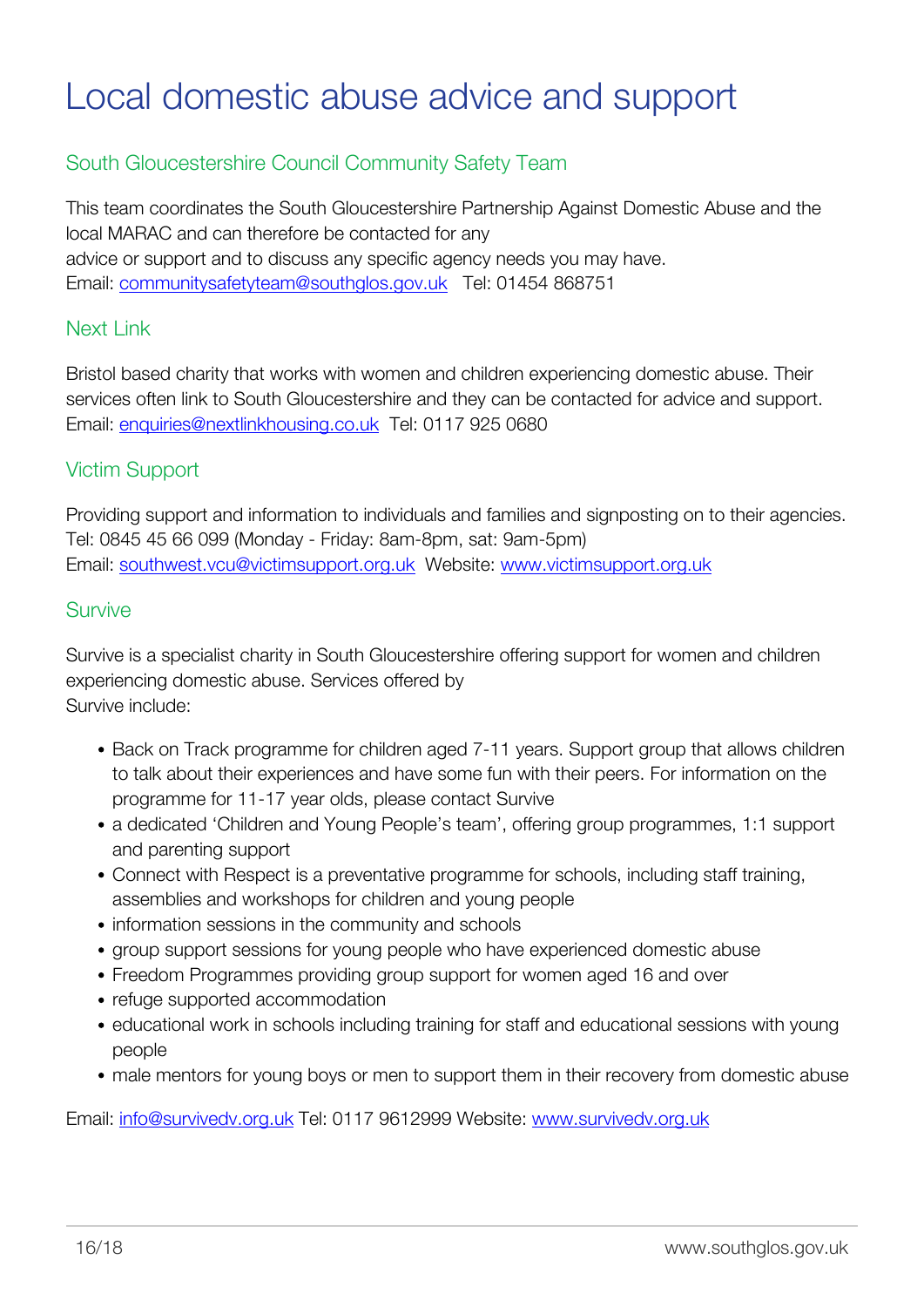# <span id="page-18-0"></span>Useful documents

South Gloucestershire Partnership Against Domestic Abuse has produced many useful documents that could help your agency in dealing with domestic abuse.

South Gloucestershire Best Practice Guidance for Identifying and Responding to Domestic Abuse

This guide has detailed advice and guidance on how to:

- Identify domestic abuse in terms of signs and symptoms and risk factors
- Respond to domestic abuse through the use of safety actions, onward referrals and practitioner's safety
- Complete the DASH risk assessment to determine the level of risk

[This document also provides useful guidance on safety planning, including safety planning with](http://www.southglos.gov.uk/community-and-living/community-safety/domestic-abuse-violence/partnership-against-domestic-abuse/) [children and young people](http://www.southglos.gov.uk/community-and-living/community-safety/domestic-abuse-violence/partnership-against-domestic-abuse/).

South Gloucestershire MARAC Operating Protocol

[This provides a step by step guide to the Multi Agency Risk Assessment Conference \(MARAC\)](http://www.southglos.gov.uk/community-and-living/community-safety/domestic-abuse-violence/partnership-against-domestic-abuse/) [process for high risk victims of domestic abuse.](http://www.southglos.gov.uk/community-and-living/community-safety/domestic-abuse-violence/partnership-against-domestic-abuse/) The

MARAC is a multi-agency meeting to share information and formulate a risk management plan for the highest risk victims of domestic abuse and their families The protocol provides guidance on risk assessing, making referrals, information sharing and a guide to the meeting itself.

# South Gloucestershire Joint Procedures for Sharing Information on Domestic Abuse with South Gloucestershire Schools

This protocol outlines the process for sharing personalised information in terms of police incident reports being shared with South Gloucestershire schools, and the information sharing process of schools linking into the MARAC process. This document provides clear guidance on the role and responsibility of schools in terms of dealing with domestic abuse. For a copy of this policy, please contact [communitysafetyteam@southglos.gov.uk](mailto:communitysafetyteam@southglos.gov.uk) or on 01454 868751

# South Gloucestershire Directory of Domestic Abuse Services

[An electronic directory is available detailing all services in South Gloucestershire.](http://www.southglos.gov.uk/community-and-living/community-safety/domestic-abuse-violence/partnership-against-domestic-abuse/) A small pocketsized directory can also be requested in hard copy from the South Gloucestershire Council Community Safety Team.

# South West Child Protection Procedures

This provides information on the statutory guidance for child protection for the whole of the South West for hard copy reference [www.proceduresonline.com/swcpp/](http://www.proceduresonline.com/swcpp/)